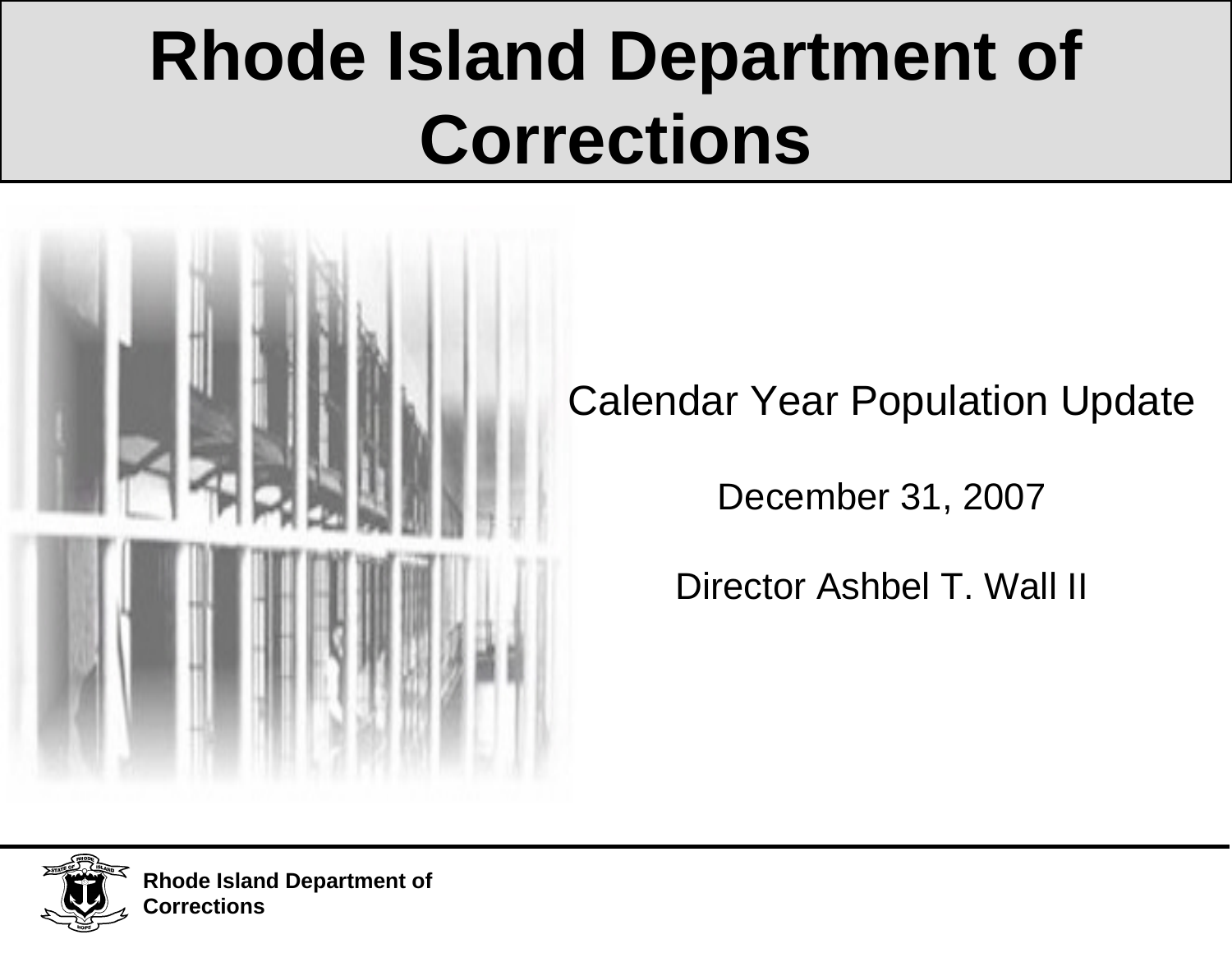

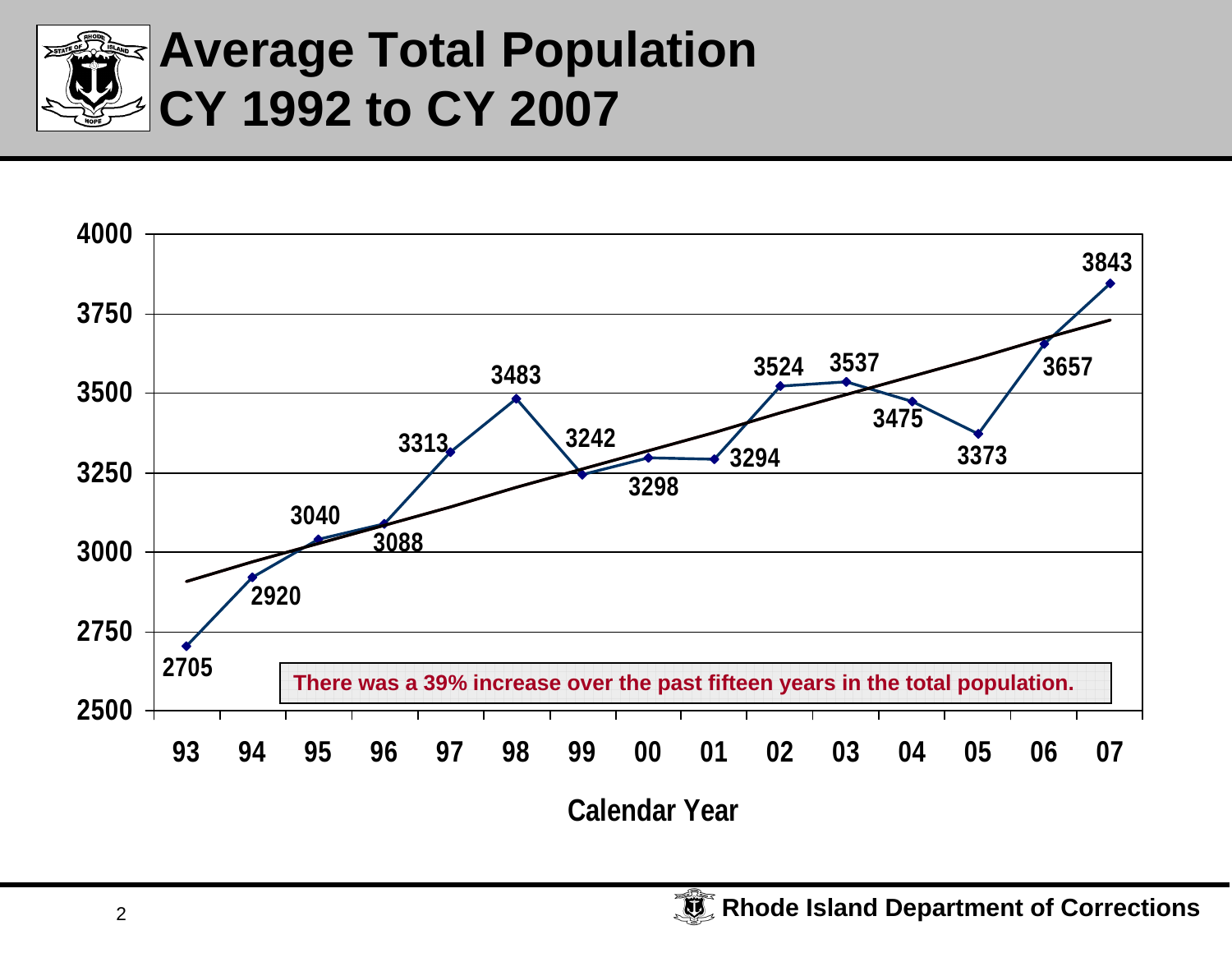

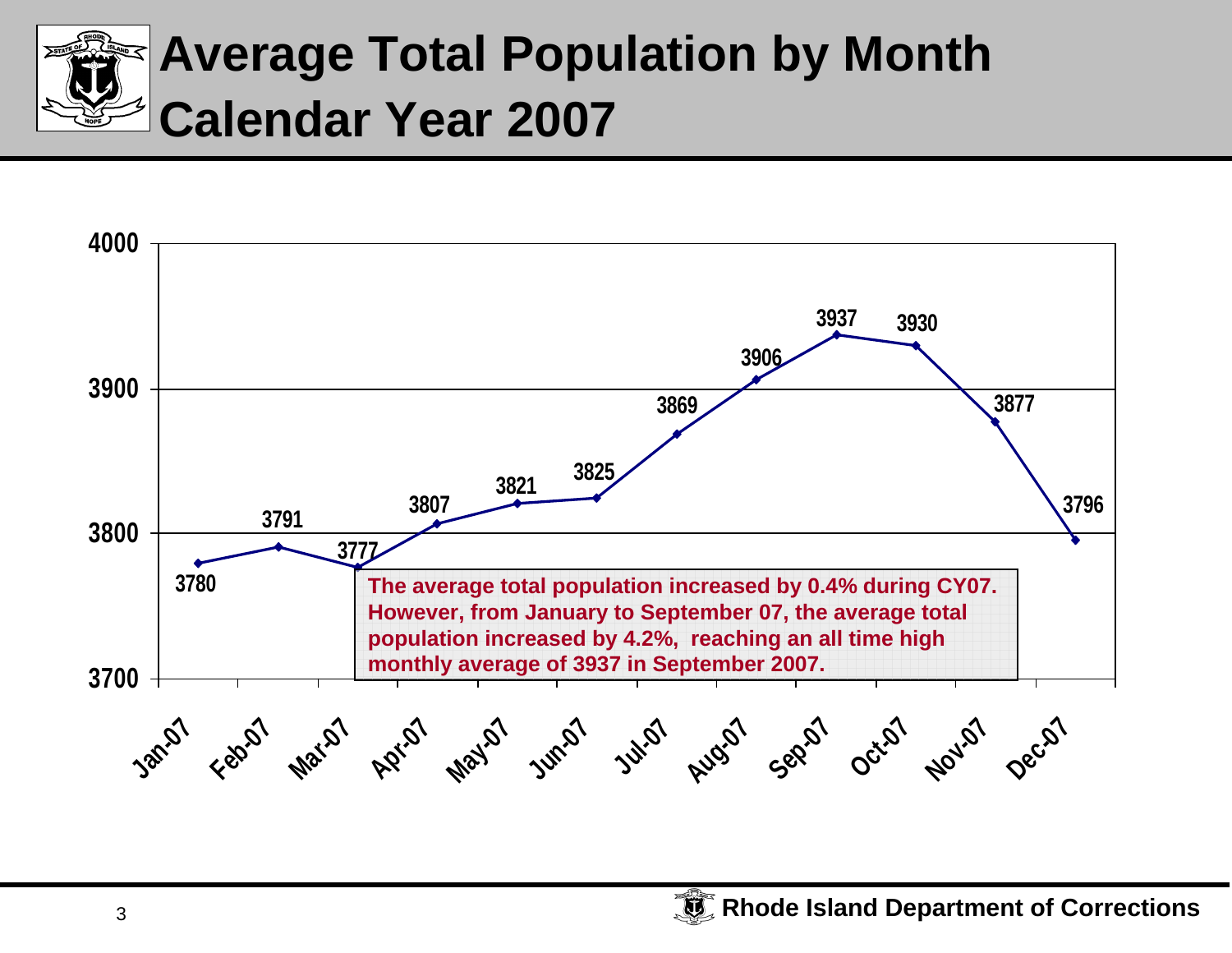

#### **Population Trends During CY 2007 Sentenced & Awaiting Trial, Civil Purge & Detainees**

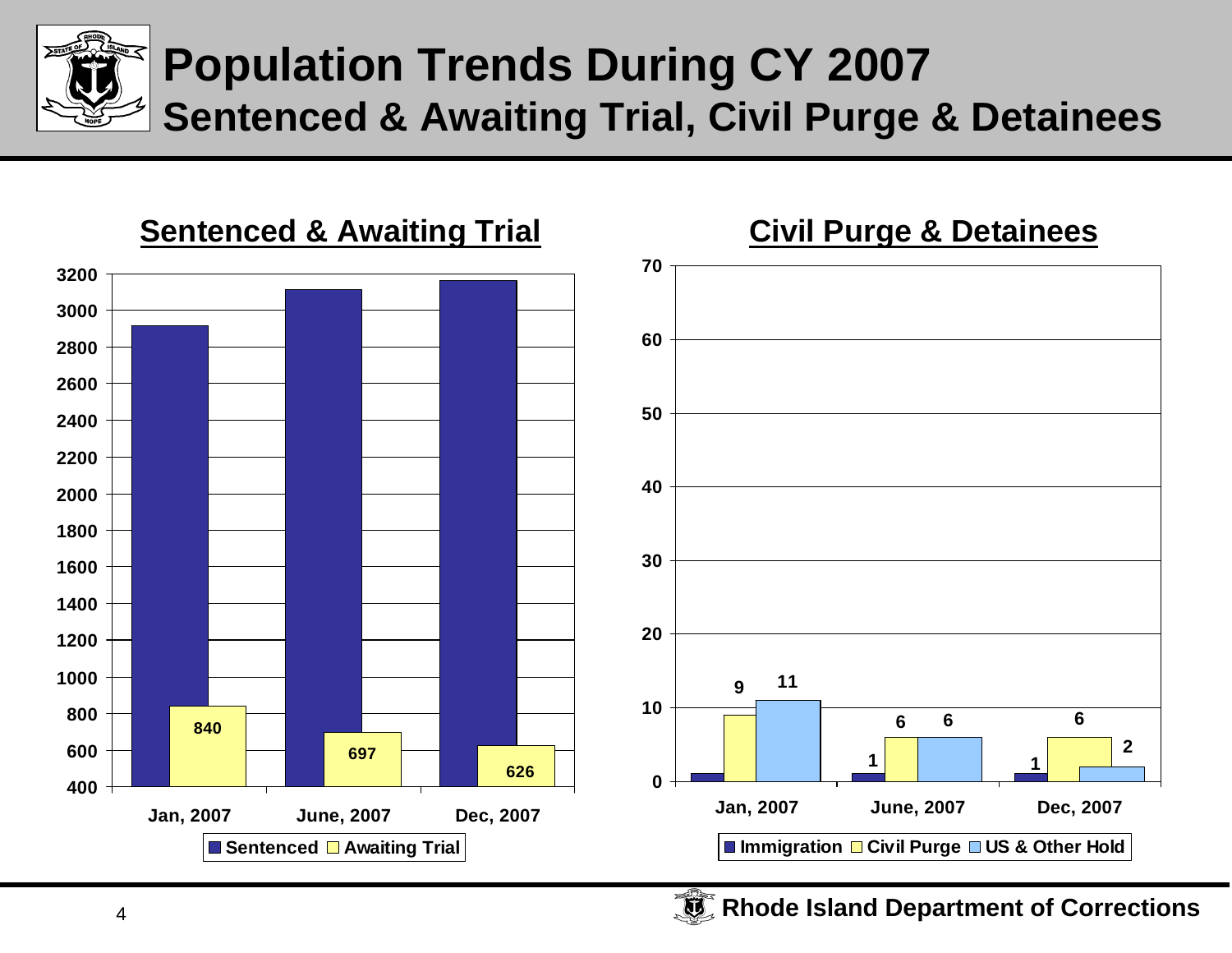

**The RI Sentenced population increased by 8.2% during CY07.**

**The RI Pretrial population decreased by 26.2% during CY07.**

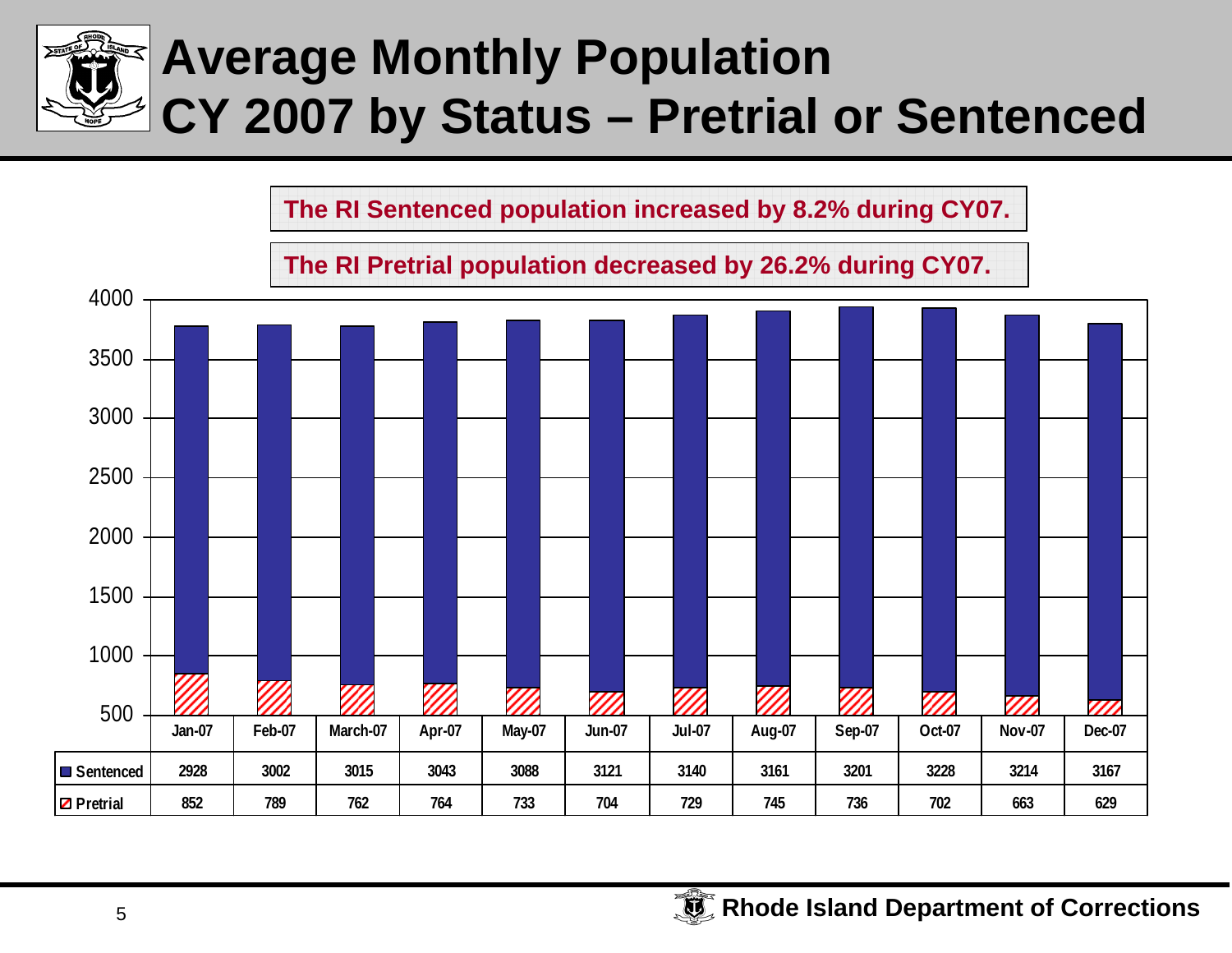

### **Average Monthly Sentenced Population Calendar Year 2007**

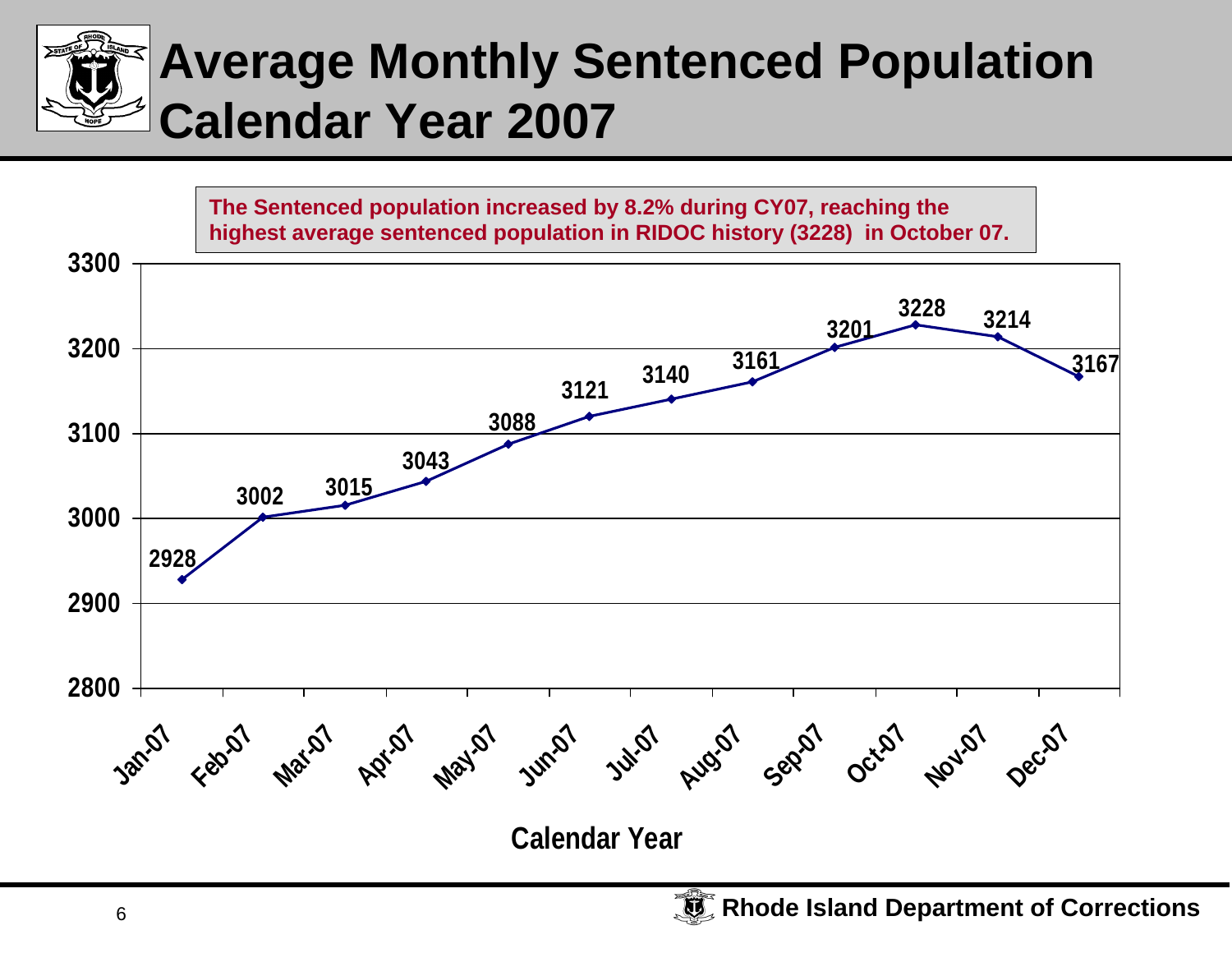## **Average Monthly Awaiting Trial Population Calendar Year 2007**



**Calendar Year**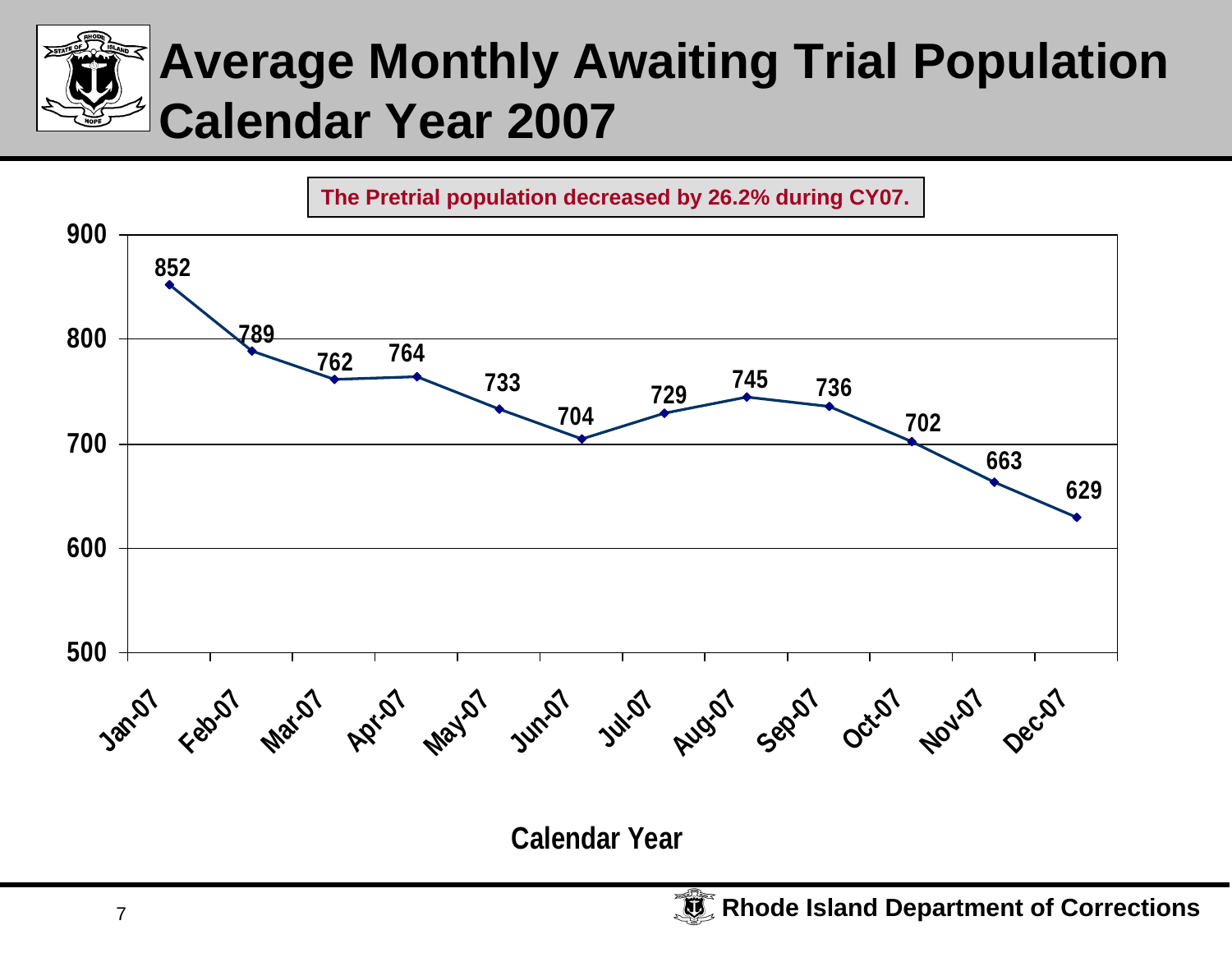

#### **Intake Service Center (ISC) Average Monthly Population CY 2007 by Status – Pretrial or Sentenced**

**The RI Sentenced population at the ISC increased by 28.0% during CY07.**

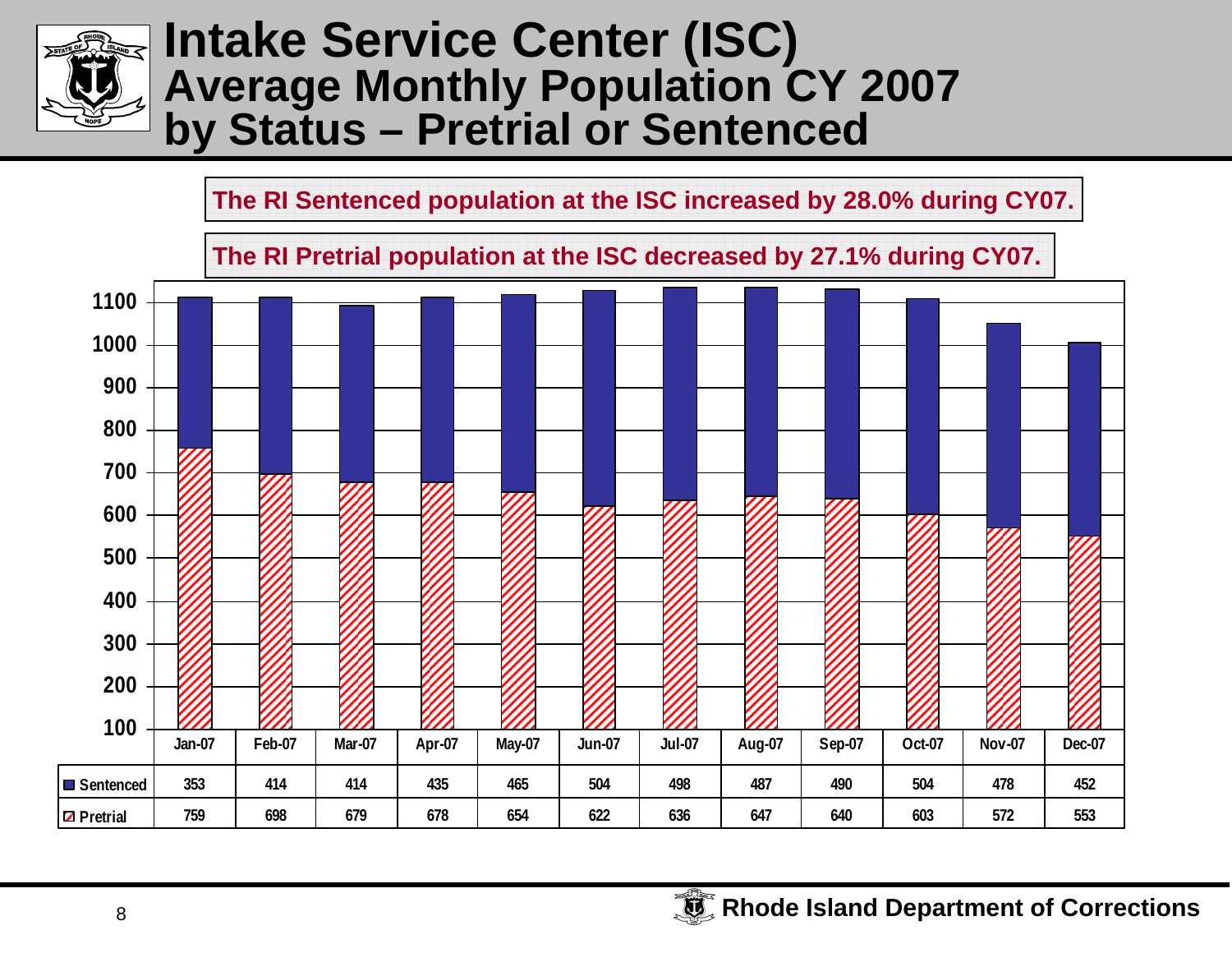

### **RIDOC Total Commitments CY 1994 – 2007**

| <b>Calendar Year</b> | # Commitments | +/- Change |
|----------------------|---------------|------------|
| 1994                 | 13,113        |            |
| 1995                 | 14,417        | 9.9%       |
| 1996                 | 14,820        | 2.8%       |
| 1997                 | 15,672        | 5.7%       |
| 1998                 | 16,526        | 5.4%       |
| 1999                 | 15,828        | $-4.2%$    |
| 2000                 | 16,389        | 3.5%       |
| 2001                 | 16,892        | 3.1%       |
| 2002                 | 17,487        | 3.5%       |
| 2003                 | 18,026        | 3.1%       |
| 2004                 | 17,497        | $-2.9%$    |
| 2005                 | 17,682        | 1.1%       |
| 2006                 | 19,287        | 9.1%       |
| 2007                 | 17,764        | $-7.9%$    |

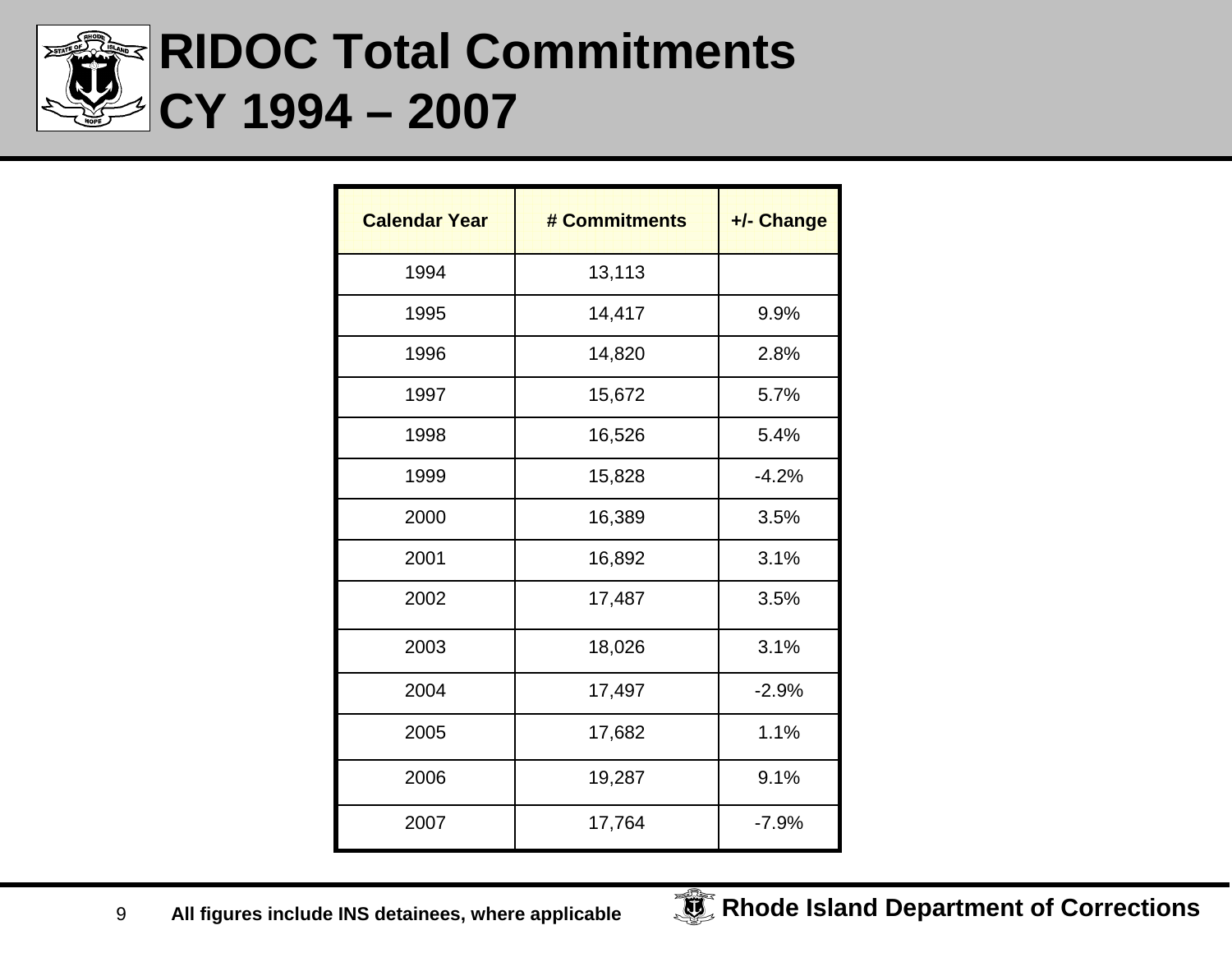

#### **Population vs. Operational & Federal Capacity December 2007**



**Total Average Population for December 2007 = 3796**

**94.8% of Operational Capacity (4004) and 89.0% of Federal Capacity (4265)**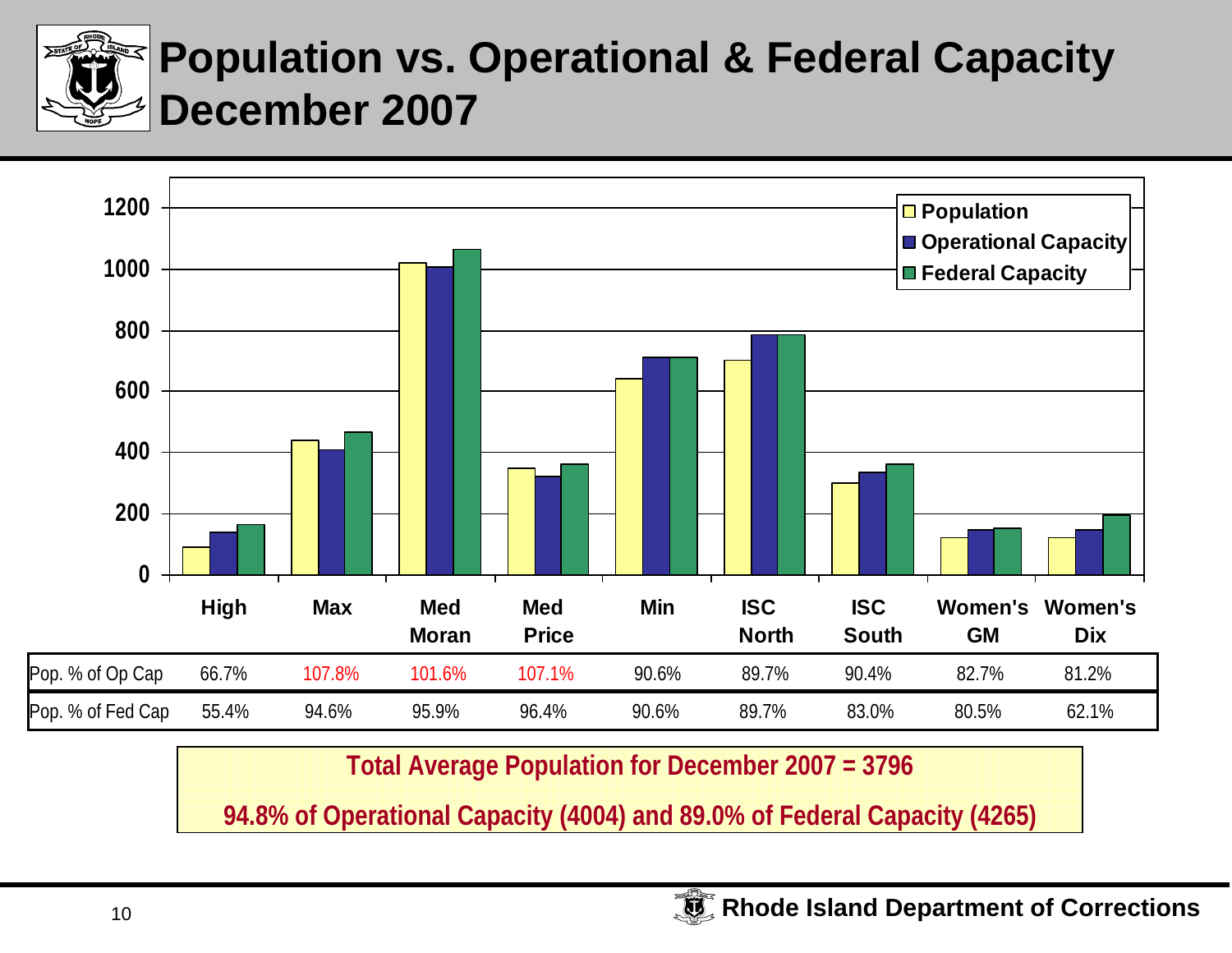

### **Average Total Probation & Parole Population CY 1996 to CY 2007 (up to November 2007)**



#### **Calendar Year**

\*Total population includes active and suspended supervision cases.

As of December 31, 2007, there were 20,424 RI offenders under the supervision of Adult Probation & Parole living on the streets of RI.

The remaining 6,899 offenders are: - currently incarcerated (2301) - being supervised by another State (1239)

- 
- 
- 
- 
- 
- 
- residing in another State (1867)<br>- 461 out of state offenders being supervised in RI reprofed to immigration or other jurisdiction (56)<br>- another 183 offenders for whom a residential location was unable to be determined.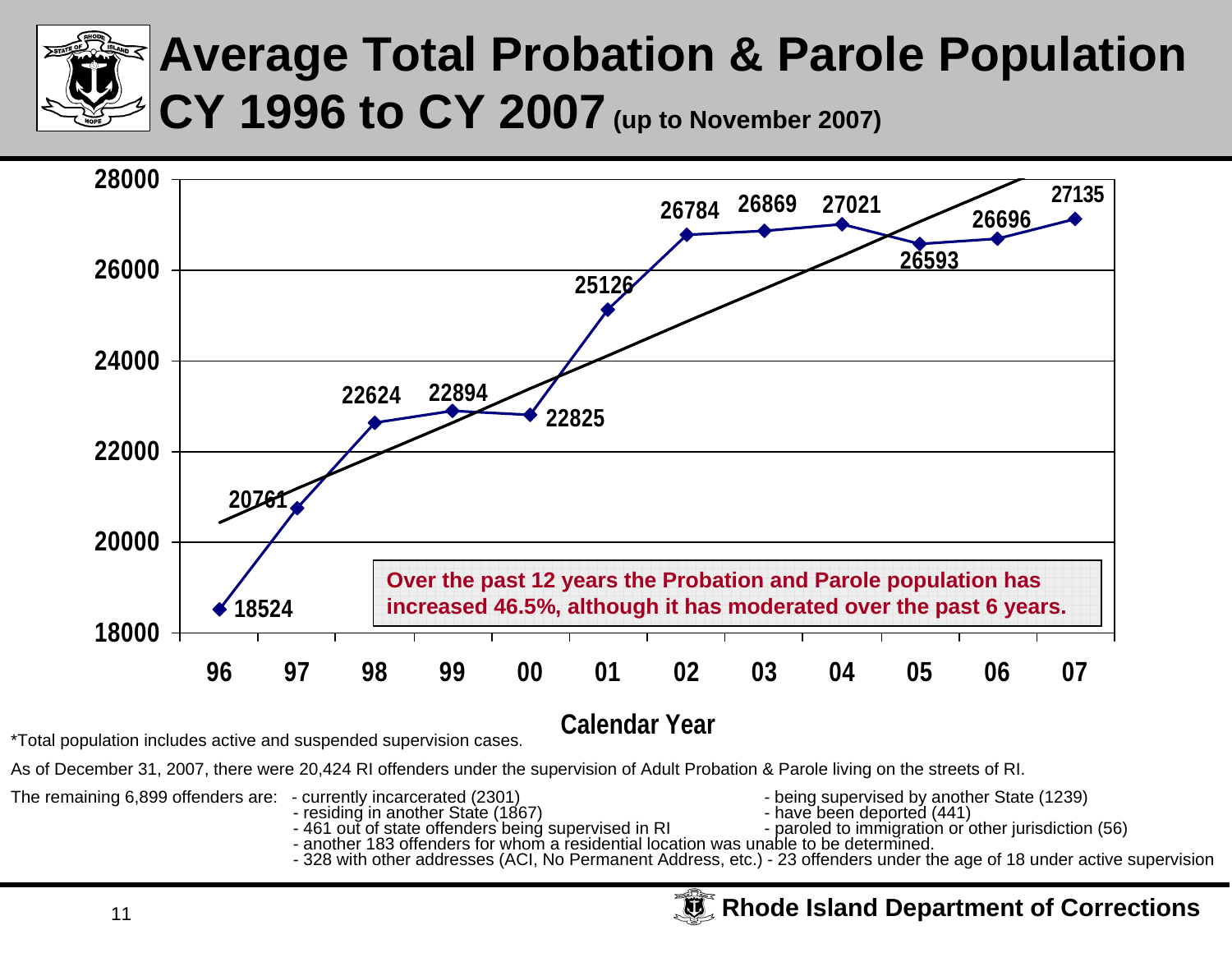

#### **How does the RI Probation Population compare?**



**RI ranks 5<sup>th</sup> in the nation and 2<sup>nd</sup> in the Northeast in the number of probationers per 100,000 adult residents.<br>Massachusetts ranks 1<sup>st</sup> in the Northeast with 3396<br>probationers per 100,000 adult residents.<br>Data provid number of probationers per 100,000 adult residents. Massachusetts ranks 1st in the Northeast with 3396 probationers per 100,000 adult residents.** 

*Data provided by Bureau of Justice Statistics Bulletin: "Probation and Parole in the United States, 2005"*



**In 2006 (most recent year for which there is national data available), the RI average was more than twice the national average.** 

*\* Data provided by the American Correctional Association Directory, 2007 based on 10 of 50 jurisdictions reporting.*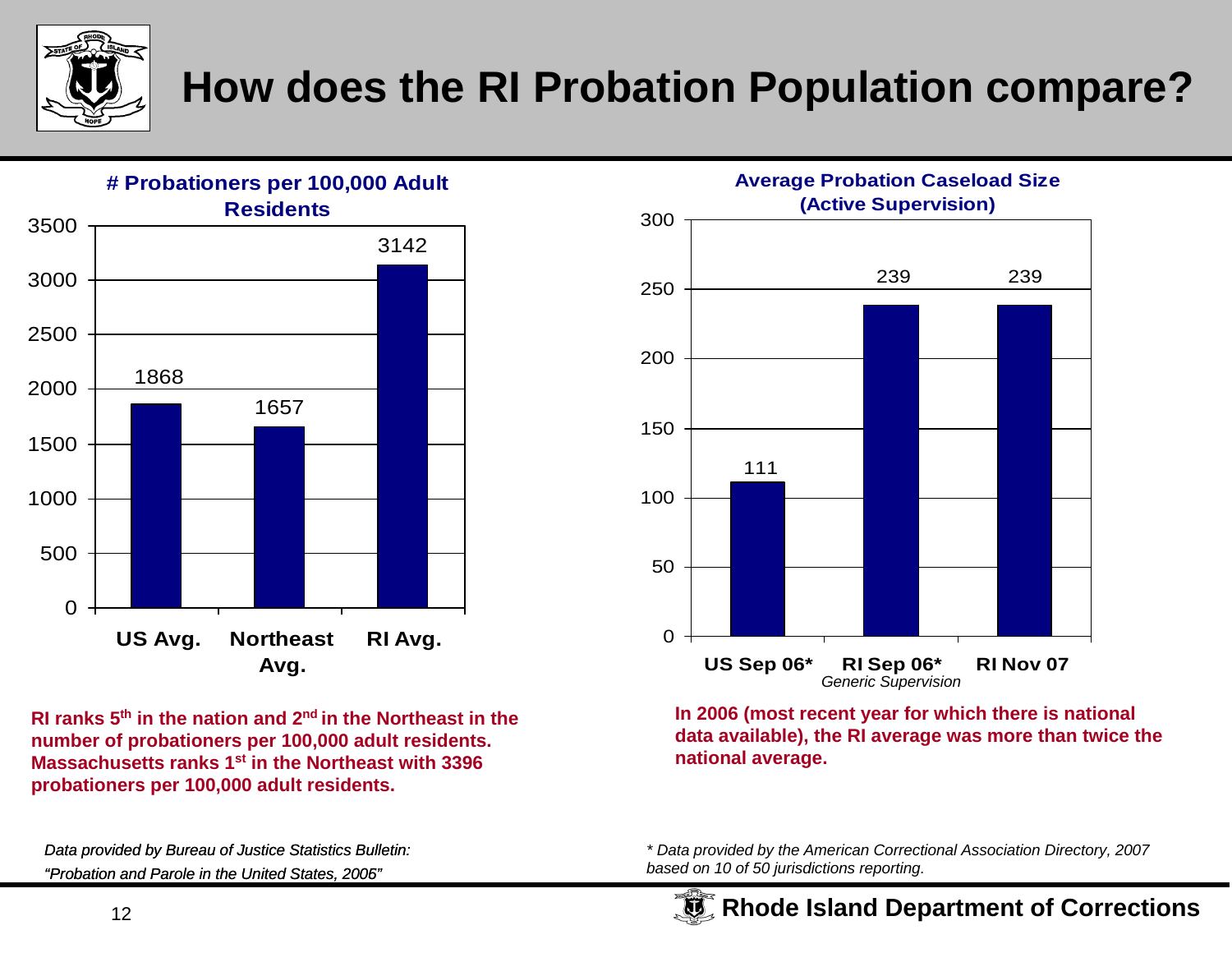

#### **Number of Offenders on Community Supervision per Square Mile as of December 31, 2007**

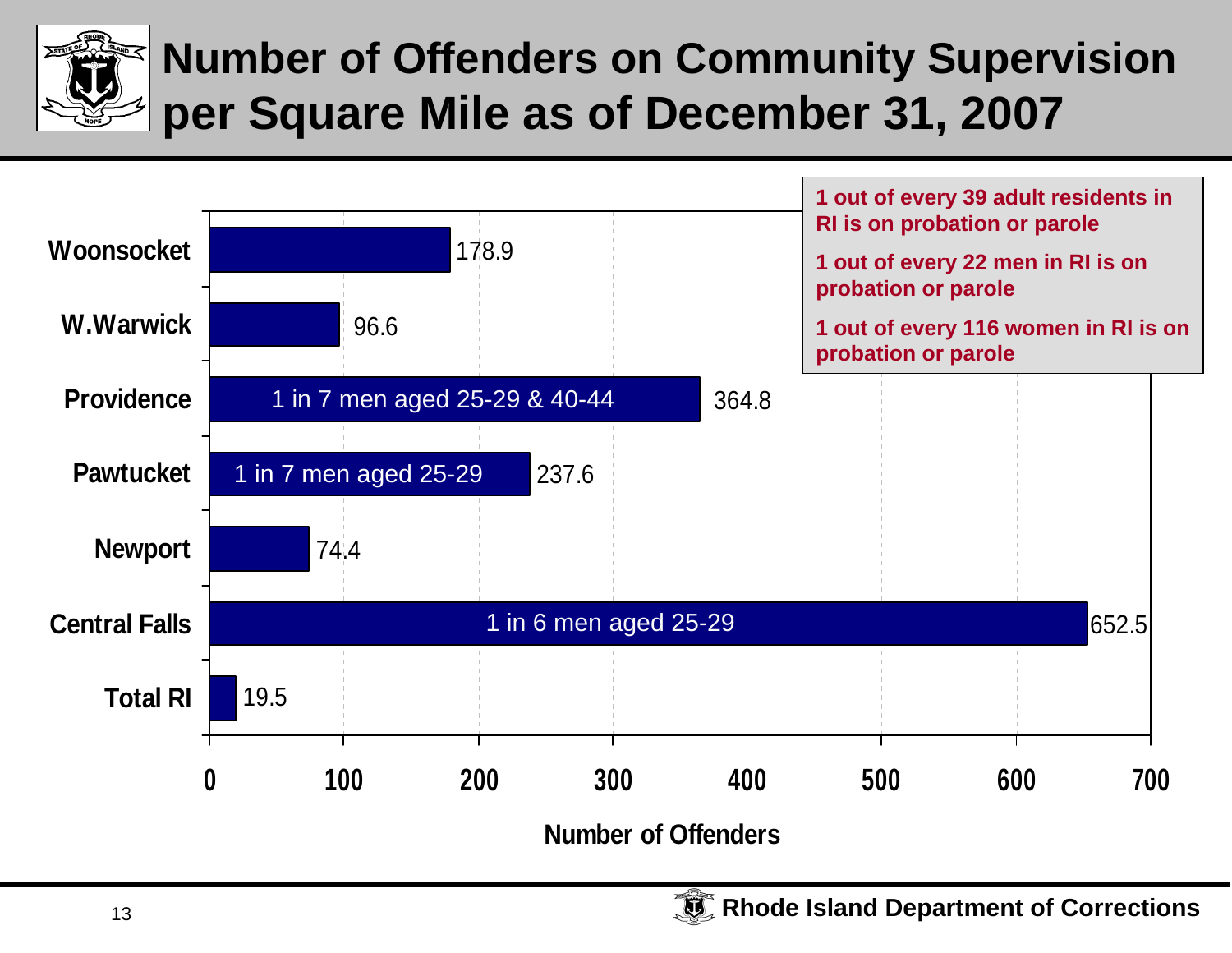

### **Average Total Community Confinement Population CY96 to CY07**